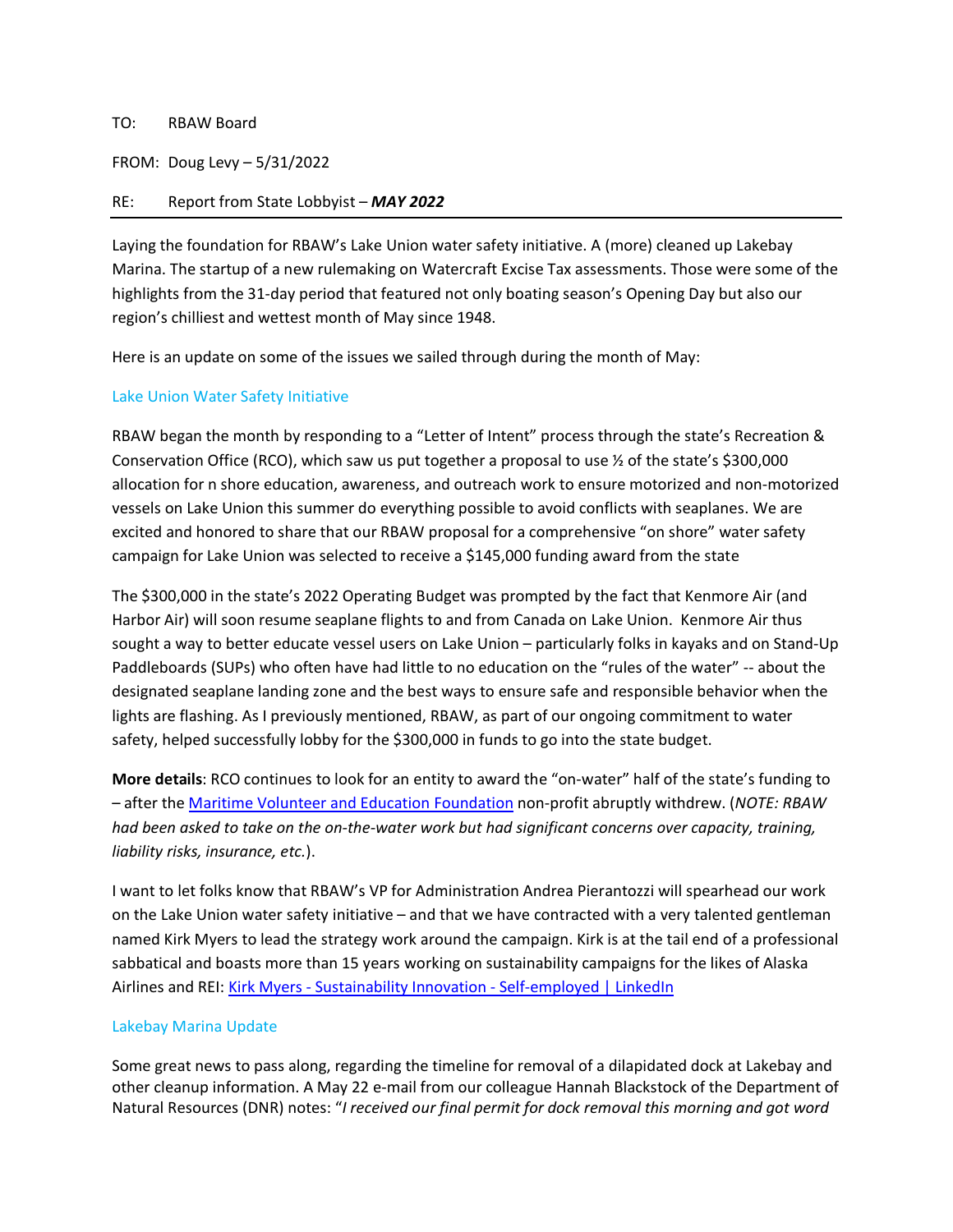*that our contractor would like to start work next week! Woohoo! Work is anticipated 6/1-6/8. Here's the general timeline:*

 *5/31: Mobilization of equipment to site 6/1: Arrival of final equipment, potentially begin boat removal (tide-dependent) 6/2: Boat removal, begin float deconstruction 6/3-6/7: Deconstruction – No work over weekend 6/8: Fuel dispenser decommission, fuel dock removal*"

In recognition of progress at Lakebay, and the significance of the initiative to acquire and upgrade this historic site, there will be a June 3 press event that is expected to feature State Lands Commissioner Hilary Franz and our own RBAW President Bob Wise!

# Watercraft Excise Tax Depreciation Schedule

The state Department of Revenue (DOR) filed a new rulemaking notice on May 12 to again update the Watercraft Excise Tax Depreciation Schedule that had been updated at the end of 2021. There will be a public hearing on DOR's proposal on July 19 at 10 a.m. The rulemaking notice is here – go to the very bottom item on the list: [Rule making agenda | Washington Department of Revenue](https://dor.wa.gov/laws-rules/rule-making-agenda)

## Andrews Bay

Folks may remember that in 2021, RBAW led an initiative to encourage safe and responsible boating on Andrews Bay, complete with safety "ambassadors" (from Rainier Yacht Club and others) and a prize drawing for folks who took the pledge. RBAW may look to put another safe-boating campaign together for Summer 2022. Board Member and Legislative Committee Member Doug Schumacher is running point on this one. If you want more information on becoming an Andrews Bay ambassador, [CLICK HERE](mailto:posford@comcast.net) to email Doug.

# Upcoming meeting with State Parks Director and Senior Staff

On June 14, at 10 a.m., several RBAW officials will be part of a meeting with the first female Director ever to lead [Washington State Parks, Diana Dupuis.](https://www.parks.wa.gov/CivicAlerts.aspx?AID=779) I will be sure to report back.

# RBAW Legislative Committee

The RBAW Legislative Committee had its second meeting on May 18, with much of the discussion centering around the above-referenced work on the Lake Union Water Safety Initiative. VP of Government Affairs Steve Finney chairs the Committee, which is due to meet again on June 15.

### Montlake Bridge Repairs

A quick note to alert you all that between May 20-23, the Washington State Department of Transportation finished its repair work on the Montlake Bridge! We had worked out a schedule of "single-leaf openings" of the bridge for boaters, but it's still nice to have this one behind us.

### A Stark Reminder of why we need the Seattle Harbor Patrol